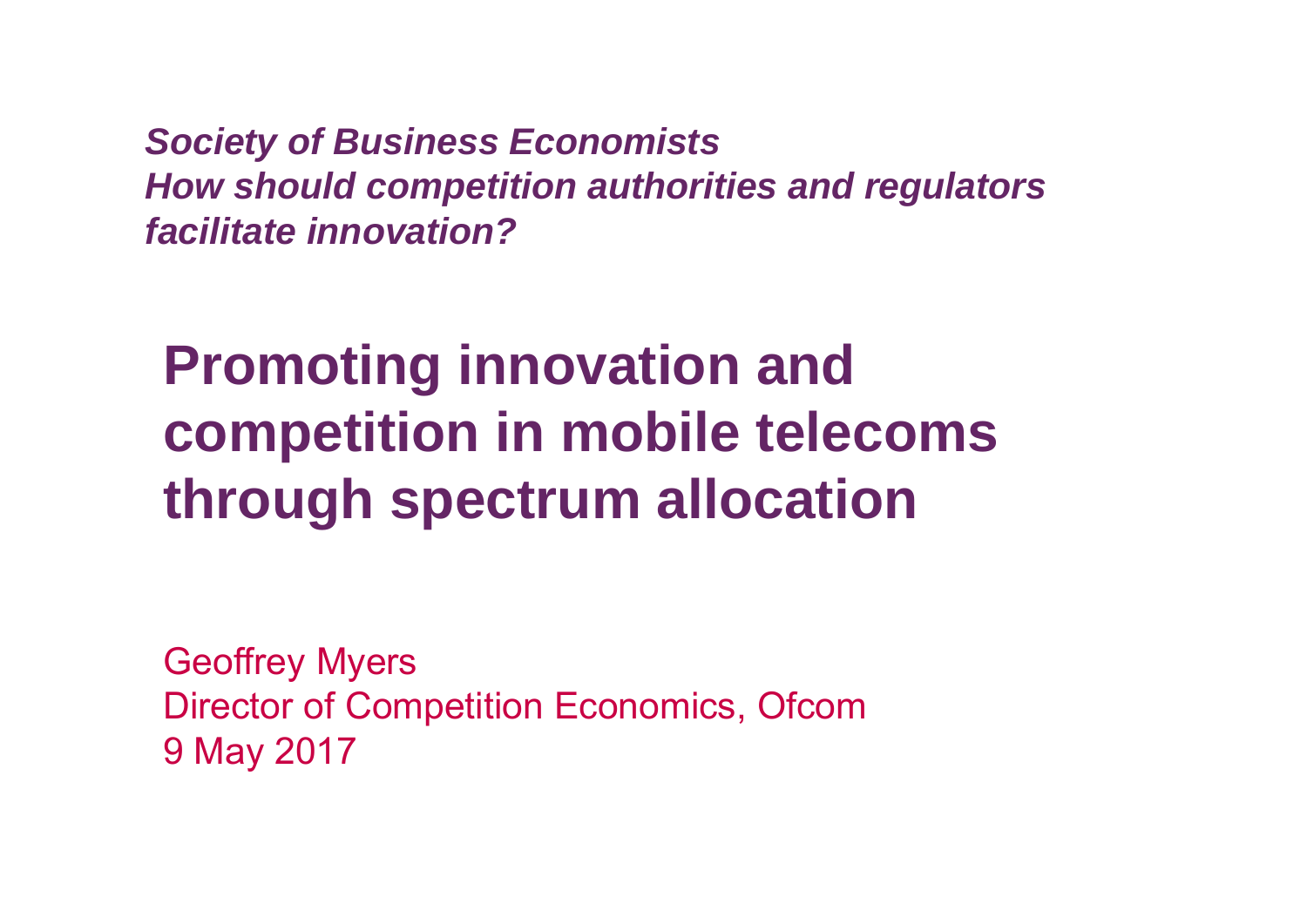### **Overview**

- Introduction
- Promoting innovation and competition in 2G, 3G and 4G
- Conclusions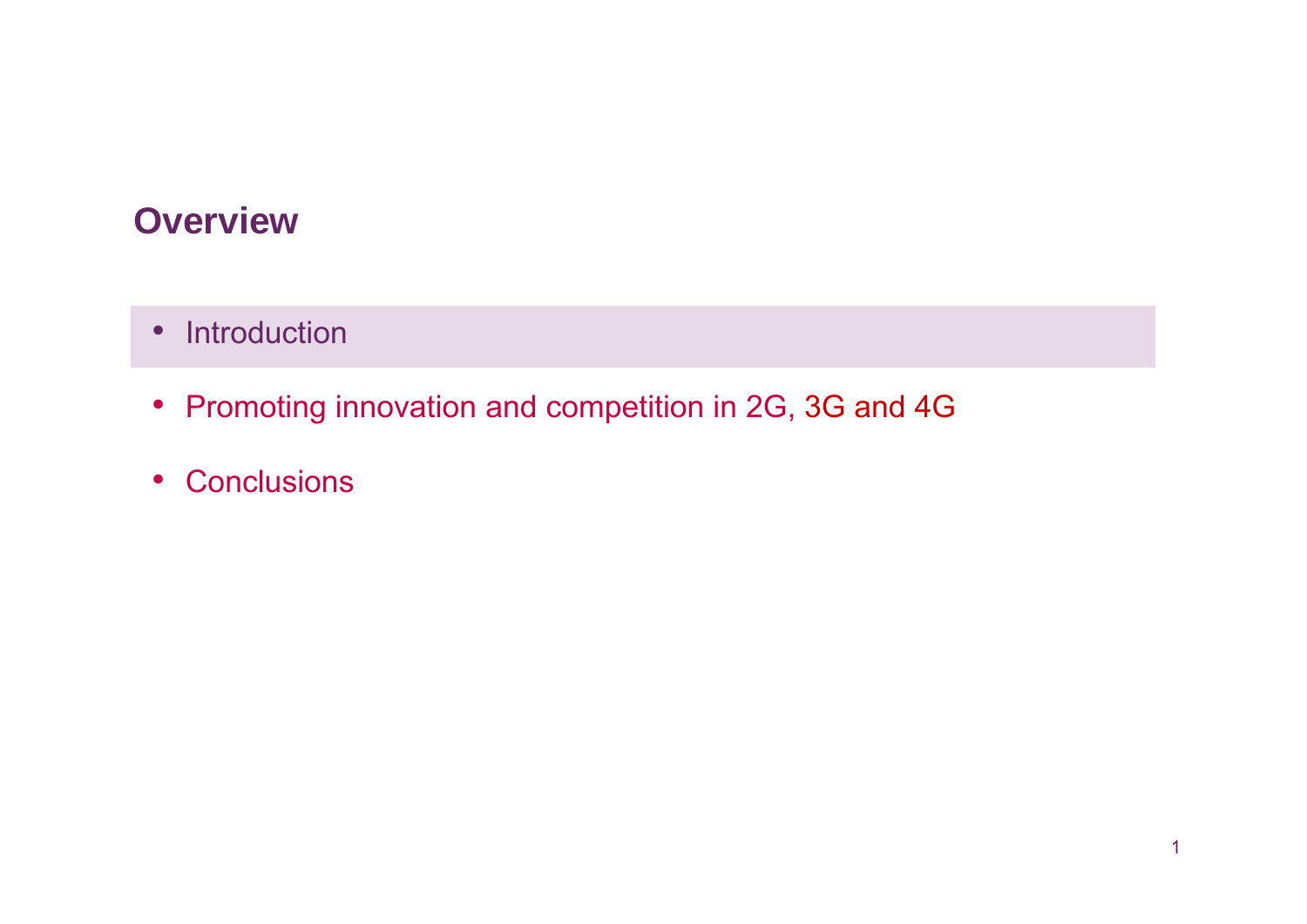# **Demand: rapid growth in mobile data**

Roughly 50% per annum for last 4 years

#### Average data use & smartphone penetration, 2011-2016



Source: Ofcom Connected Nations 2016 Reports and Ofcom Technology Tracker from Q1 of each year 2011-2014, then H1 2015-2016

2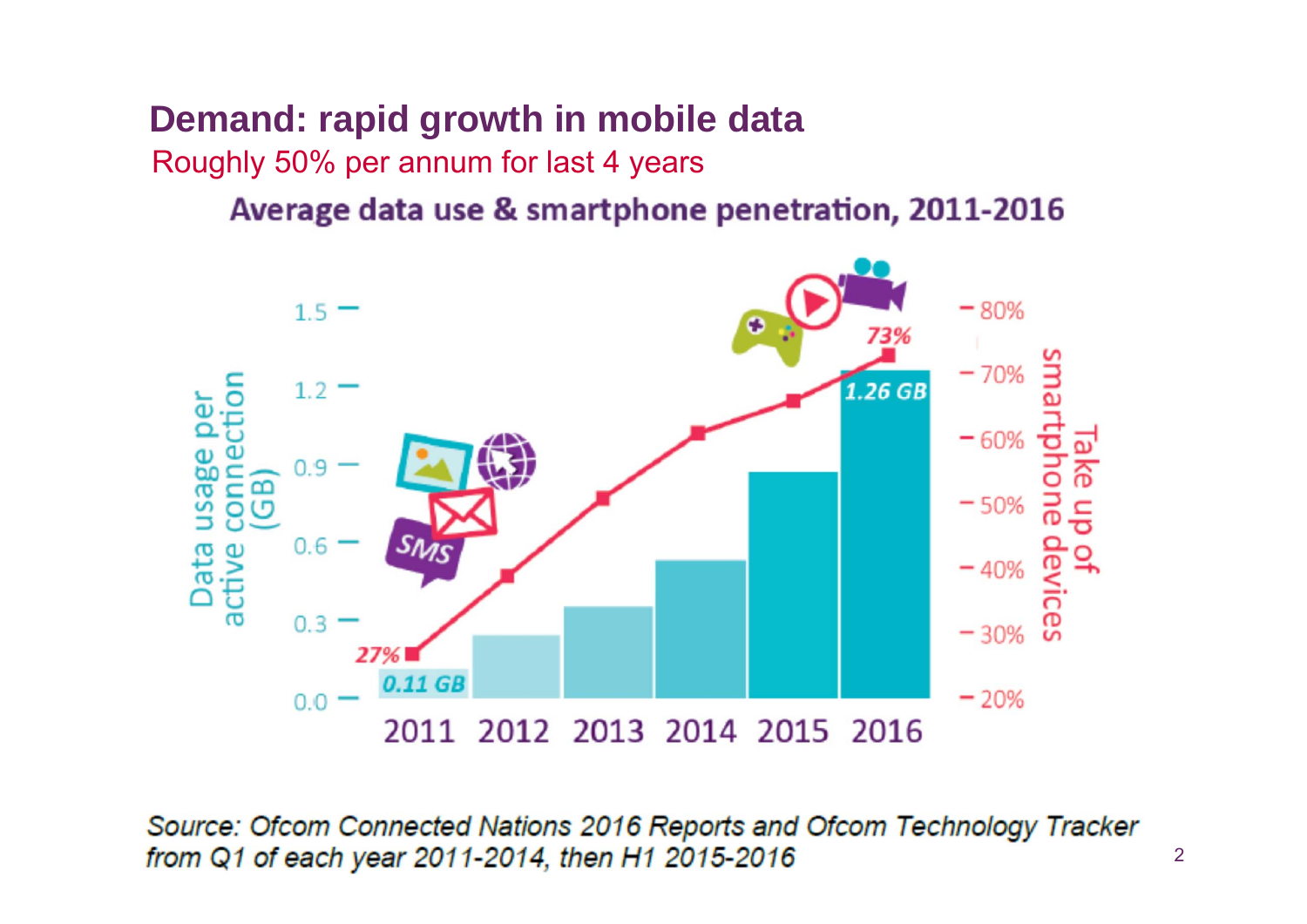### **Supply: mobile network capacity**

More spectrum is important way to meet increasing demand alongside more sites and more efficient technology



Capacity increase predictions: Real Wireless

Source: Telecoms briefing for analysts, 18 November 2013, Ofcom, http://media.ofcom.org.uk/files/2013/11/Telecoms-analyst-briefing-November-2013.pdf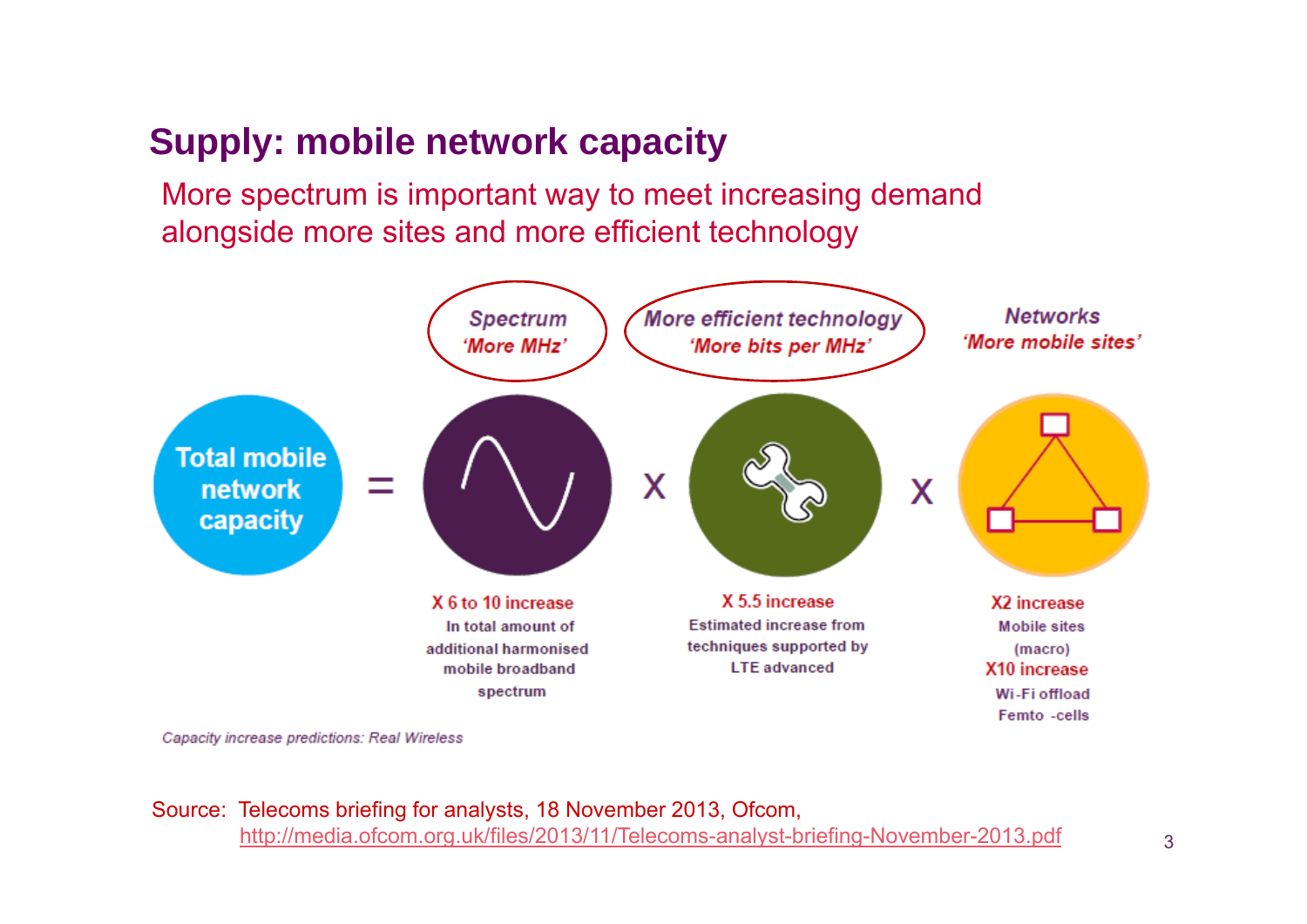### **Mobile telecoms technologies**

#### New spectrum typically used first for each wave of technology innovation

*Static (productive) efficiency: More spectrally efficient, ie more output from given amount of spectrum Dynamic efficiency: New and better-quality services provided*

- • Mature networks: 2G
	- Voice and basic data services
- Mobile data: 3G– Richer data services, including mobile

broadband

- • Faster mobile data: 4G
	- Faster and more responsive, allowing wider range of services and apps

#### Realising potential static and dynamic gains

- Evolution of mobile technology is
	- global or supra-national process
	- involving complex value chain of industry, international standards bodies, manufacturers of chip sets, network equipment and consumer devices as well as network operators who are the focus of this presentation
- UK spectrum regulators regarded promoting competition as important in realising both static and dynamic efficiency gains, eg dynamic benefits through competition stimulating:
	- Deployment and take-up of new technology
	- New and better services offered on new technology 'platform'
- • In terms of Mike Walker's framework, for mobile market, objective to:
	- Keep it close to the top left (static and dynamic efficiency); and
	- Stop it moving to the bottom right (static and dynamic inefficiency)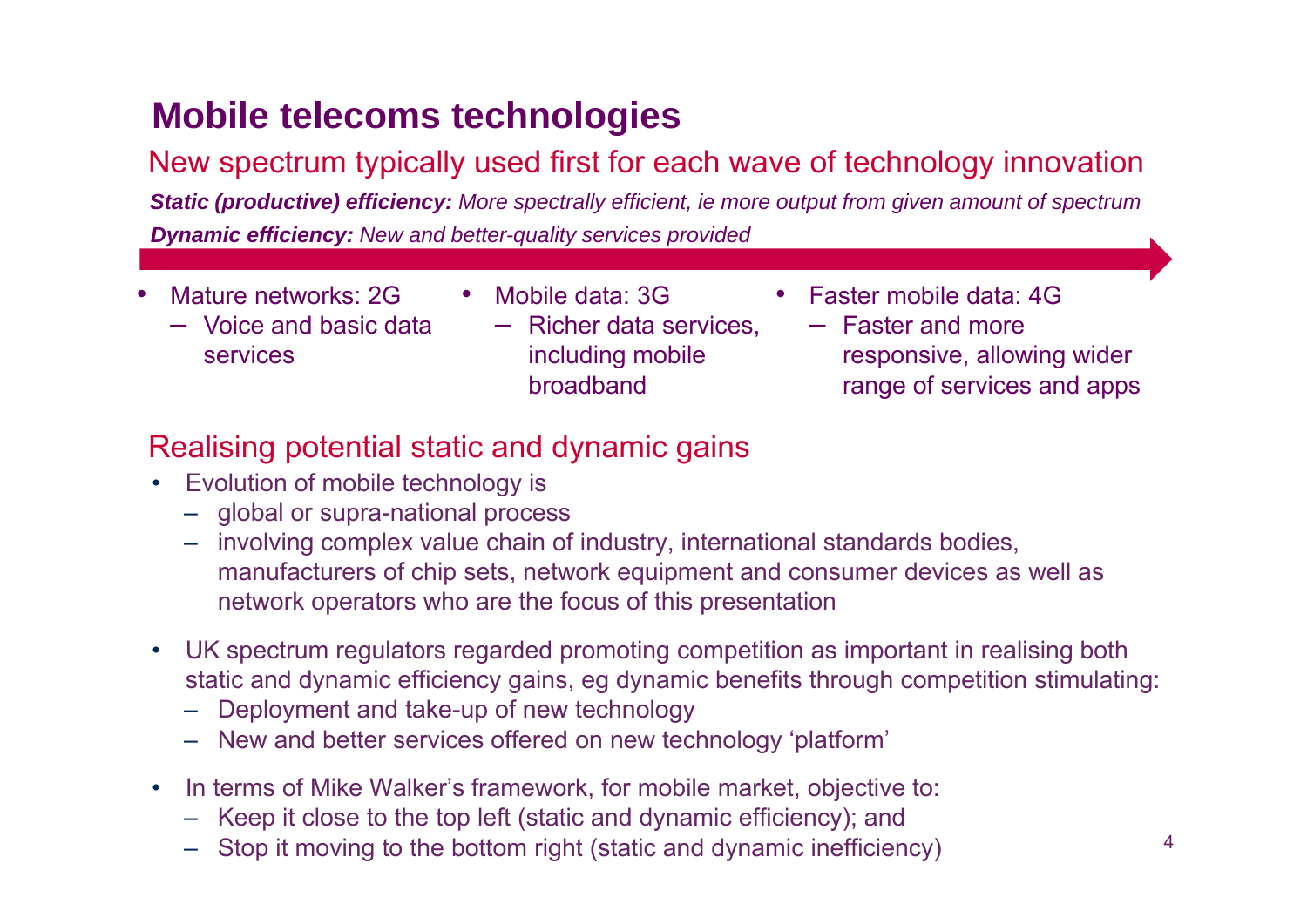### **Overview**

- •• Introduction
- Promoting innovation and competition in 2G, 3G and 4G
- Conclusions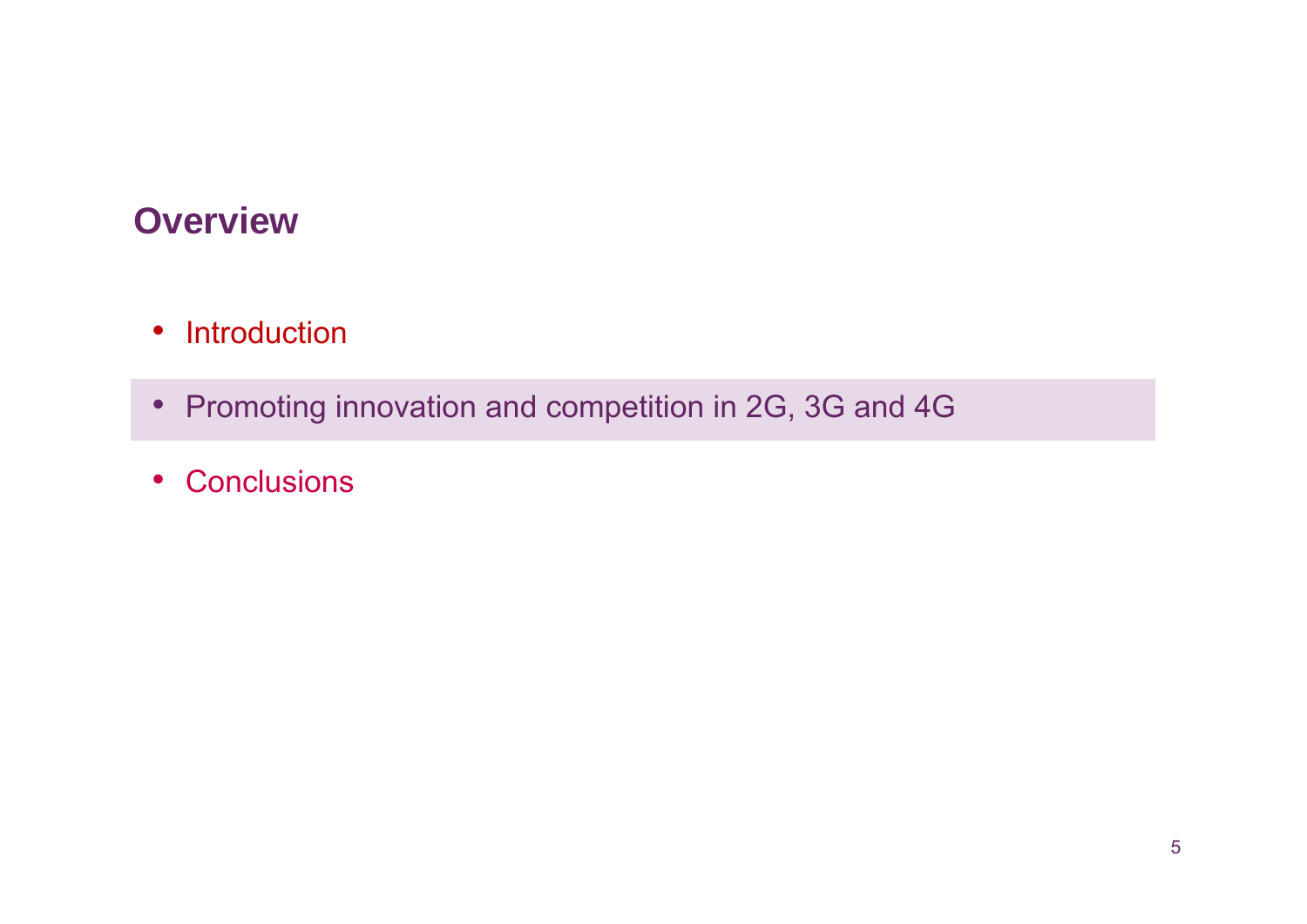## **Additional spectrum for 2G in 1991**

#### From a 2-player to 4-player market

- First licences for mobile spectrum in 900 MHz band were administratively allocated in 1985 to two operators
	- Now known Vodafone and O2
	- Initial mobile services used 1G (analogue cellular)
- 2G (digital cellular) technology started to be deployed in 1990s
	- In Europe using GSM (Global System for Mobile Communications)
	- The two incumbent UK operators deployed 2G, starting with Vodafone in 1991
- •Allocation of additional mobile spectrum in 1991: 1800 MHz band
- 80% of the band was allocated to two new entrant operators (the rest to the two existing operators)
	- One2One (later T-Mobile) and Orange offered 2G services from 1993
		- T-Mobile and Orange later merged to form EE in 2010 (and EE taken over by BT in 2016)
- Allocation of spectrum promoted competition, changing the market structure from 2 to 4 operators: consumers benefited from increase in competition
	- Entrants unusually successful in UK compared to other countries, ultimately achieving similar market shares to the two incumbents
	- Price and non-price benefits of competition, e.g. contributing to rapid growth in mobile take-up from 1.5m subscribers at start of 1993 to more than 27m by the end of 1999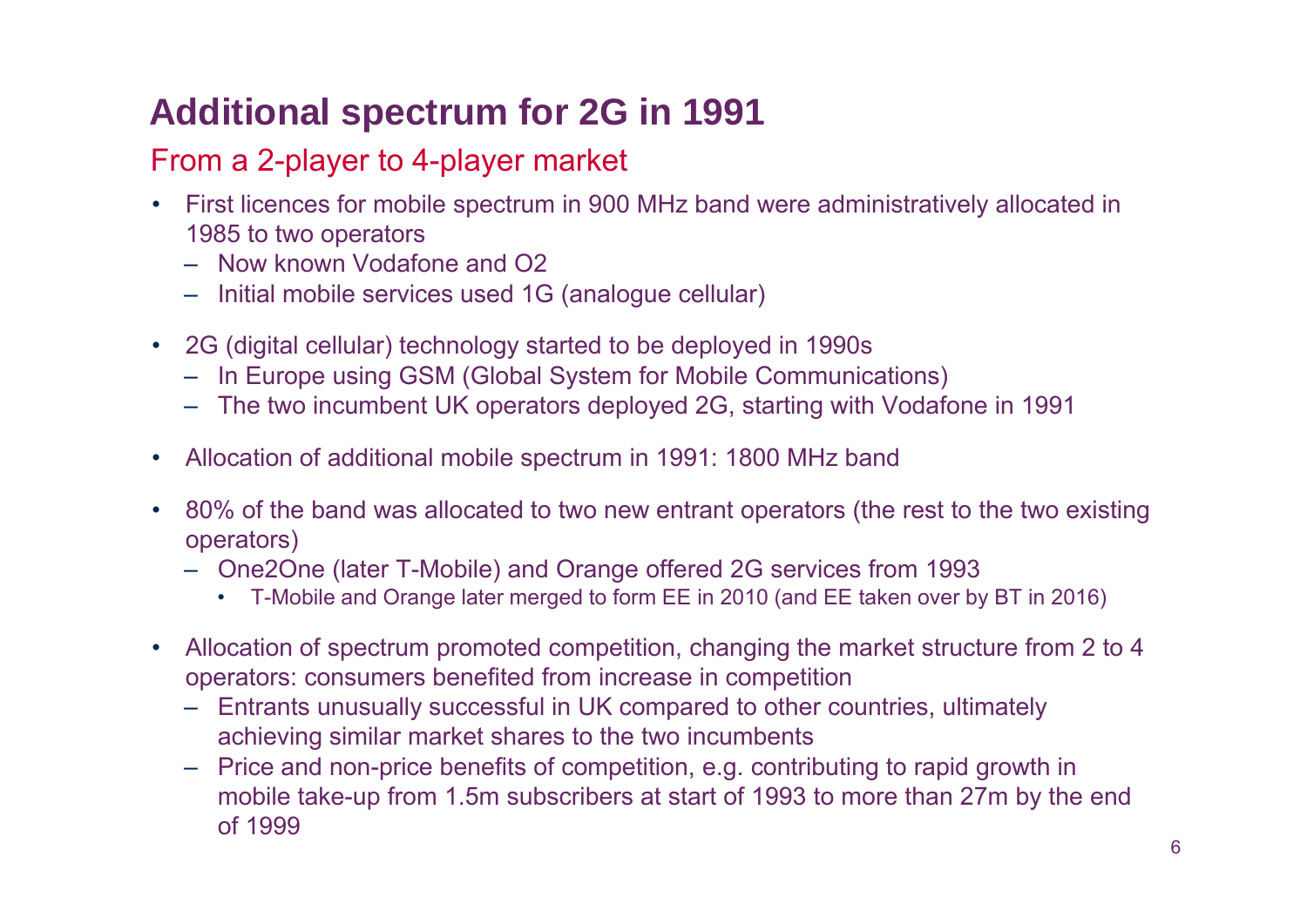### **3G auction in 2000**

#### From a 4-player to 5-player market

- Auction of 2.1 GHz band in 2000 ("3G auction") for five licences:
	- 2 larger licences included more spectrum than the other 3 smaller licences
- One of the larger licences was reserved (set aside) for a new entrant, changing market structure from 4 to 5 operators
	- Significant competition for reserved licence: nine potential new entrants in auction
	- Reserved licence was ultimately acquired by Hutchison 3G (H3G)
- • First commercial 3G services in UK launched in 2003 by the new entrant, H3G – on 3 / 3 / 2003 ("Three")
- •3G auction attracted a lot of publicity as the spectrum sold for more than £22bn
	- Incumbents: about £4bn paid for each of the three smaller licences and about £6bn for larger licence (similar price per MHz)
	- New entrant: about £4bn paid for the reserved larger licence (lower price per MHz by 33%)
- More important for consumers was increase in competition
	- Some consider Three a disruptive or maverick competitor: lower prices, innovation in 3G, video calling, unlimited data bundles etc

See: Binmore and Klemperer (2002), The Biggest Auction Ever: The Sale of the British 3G Telecom Licences, Economic Journal, 122:478, C74-C96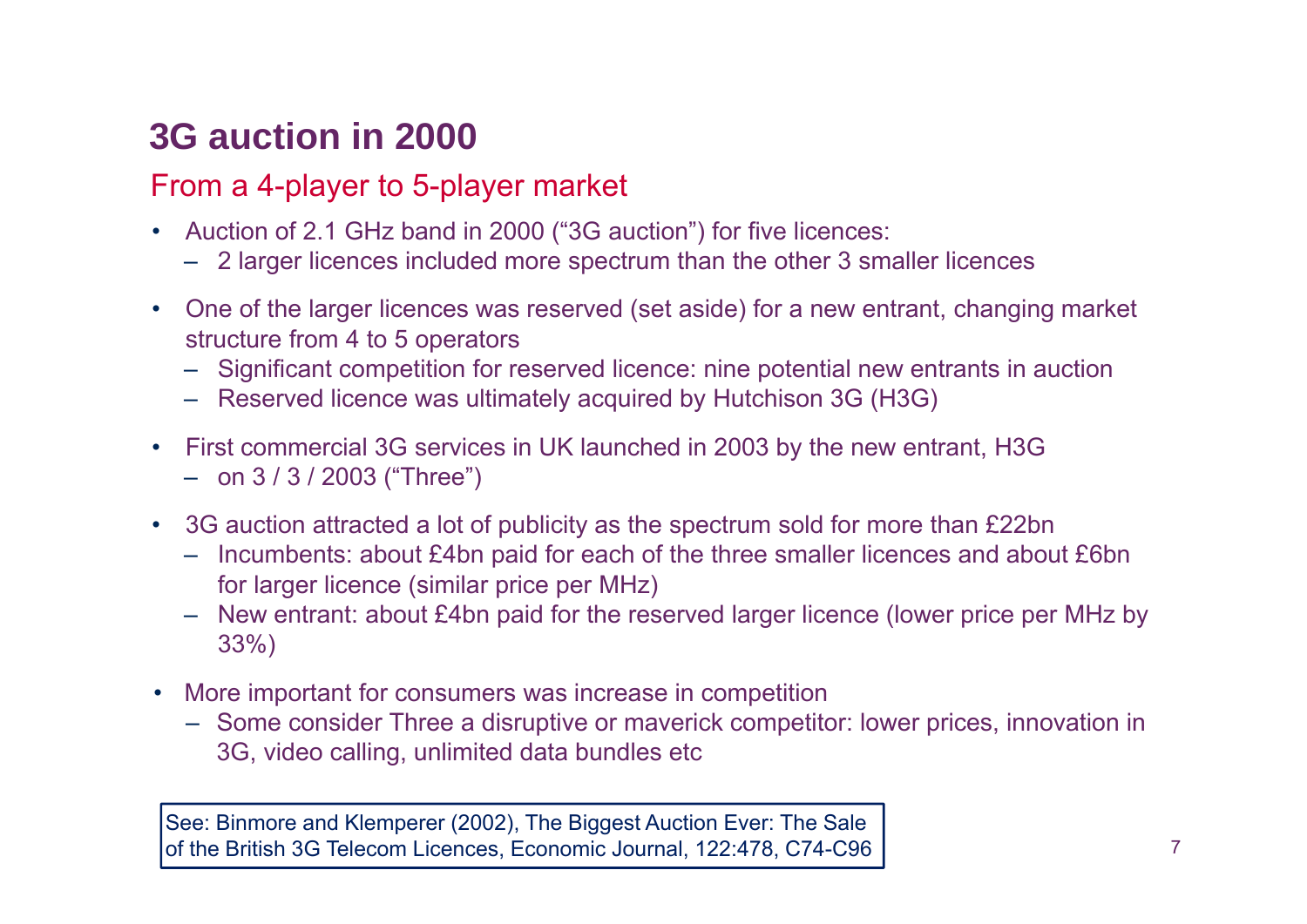### **Shares of mobile data**

H3G largest operator by data volume despite only having about 11% of subscribers



Source: Figure A7.13 in Award of the 2.3 and 3.4 GHz spectrum bands, Consultation, Ofcom, 21 November 2016, <u>https://www.ofcom.org.uk/\_\_data/assets/pdf\_file/0026/93545/award-of-the-</u>\_\_\_\_\_\_\_<sub>8</sub><br>spectrum-bands-consultation.pdf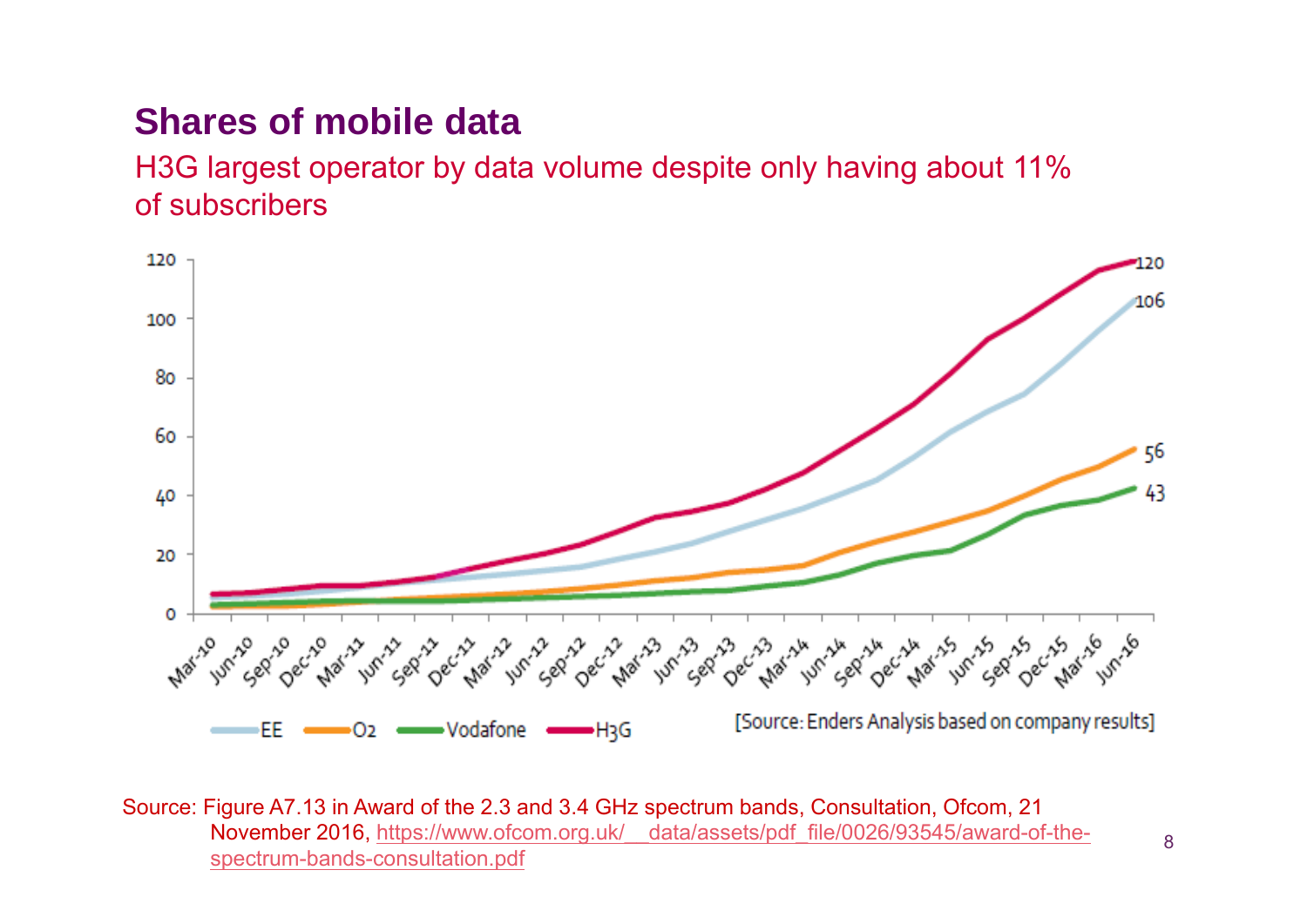## **4G and competition**

#### 1800 MHz and 4G auction

- Leading up to 2013 spectrum auction, 4G technology was ready to be deployed first in following frequency bands:
	- 1800 MHz: at that time being used for 2G
	- 800 MHz and 2.6 GHz: the spectrum in 2013 auction ("4G auction")
- Analysis of competition affected Ofcom's decisions in relation to both 1800 MHz and 4G auction
- 1800 MHz: Ofcom liberalised spectrum licences to allow deployment of 4G, recognising this would allow EE a head start in 4G (given asymmetric holdings of 1800 MHz band)
	- EE launched 4G services in October 2012, Vodafone and O2 in August 2013 and Three in December 2013
	- Incentives for EE to roll out and for competitors to catch up may have stimulated faster UK roll-out of 4G
	- Most growth in 4G subscribers was after all 4 operators launched 4G services
- 4G auction: competition measures to at least maintain market structure
	- EE merger in 2010 meant there was a 4-player market before 4G auction
	- $-$  Spectrum reserved for 4<sup>th</sup> national operator to promote competition (Three or new entrant): acquired by Three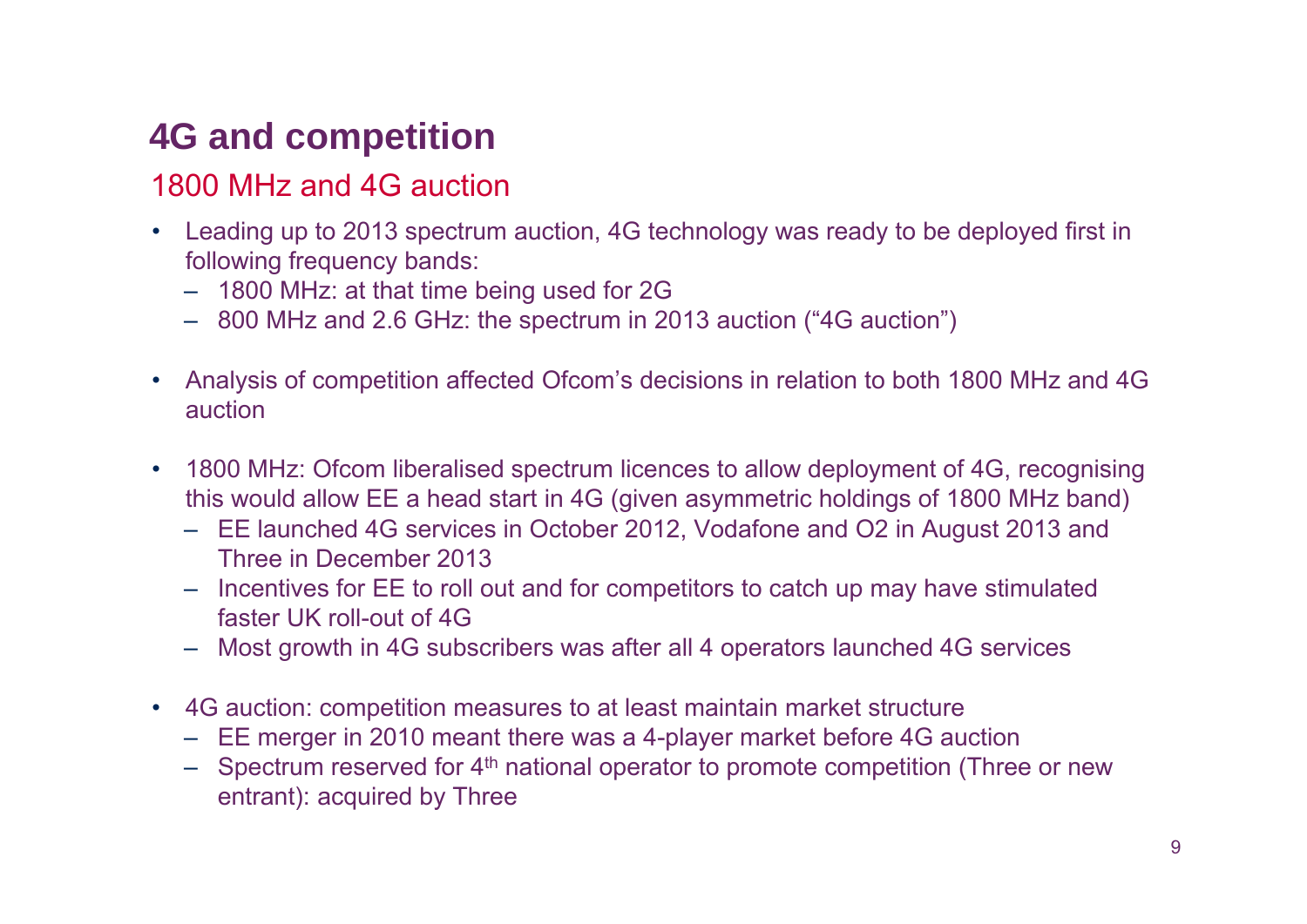### **Take-up of 4G in UK**



#### Continued growth of internet access on smartphones etc

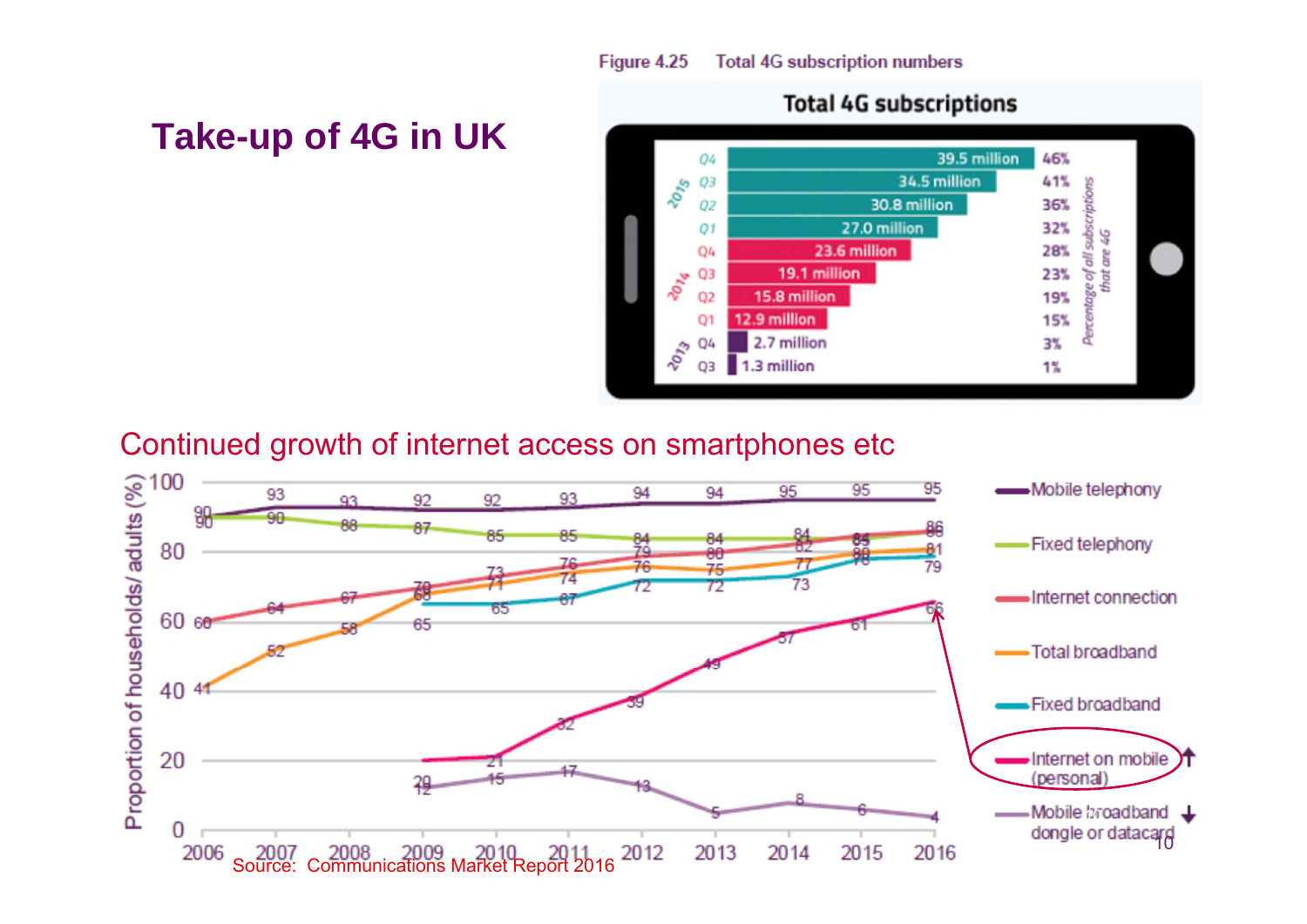#### **UK still has competitive market structure**

Figure 4.21 Retail mobile subscription shares, by provider: Q4 2015



Source: Communications Market Report 2016

European Commission (EC) blocked proposed merger between Three and O2 in May 2016, concluding that it would eliminate competition between two strong players with adverse effects on consumers including reduced choice and quality of service, and higher prices. EC assessed and rejected a range of claims by the parties of efficiencies, both static (cost savings) and dynamic (increased investment, higher network quality). http://ec.europa.eu/competition/mergers/cases/decisions/m7612\_6415\_10.pdf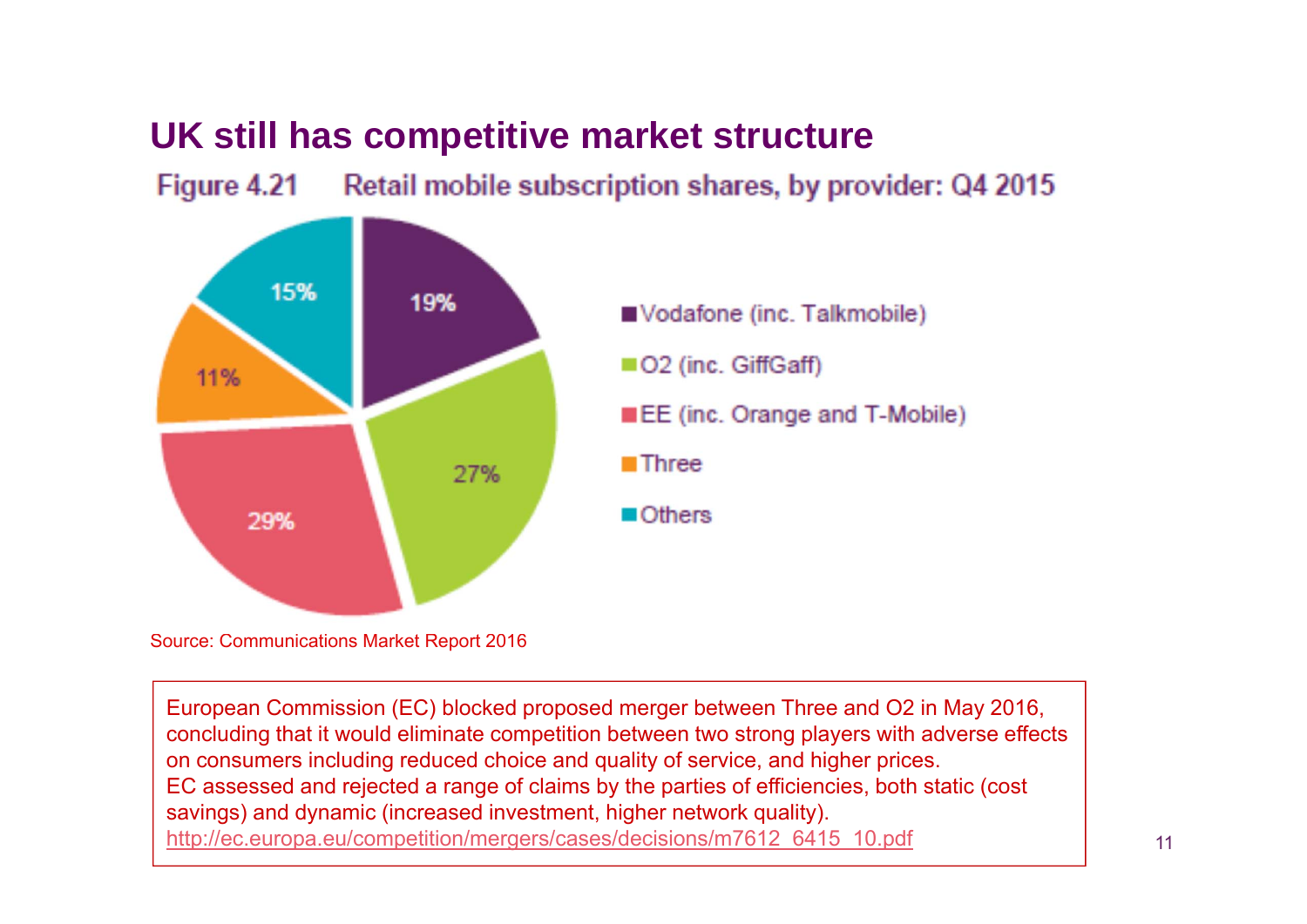### **Overview**

- Introduction
- Promoting innovation and competition in 2G, 3G and 4G
- Conclusions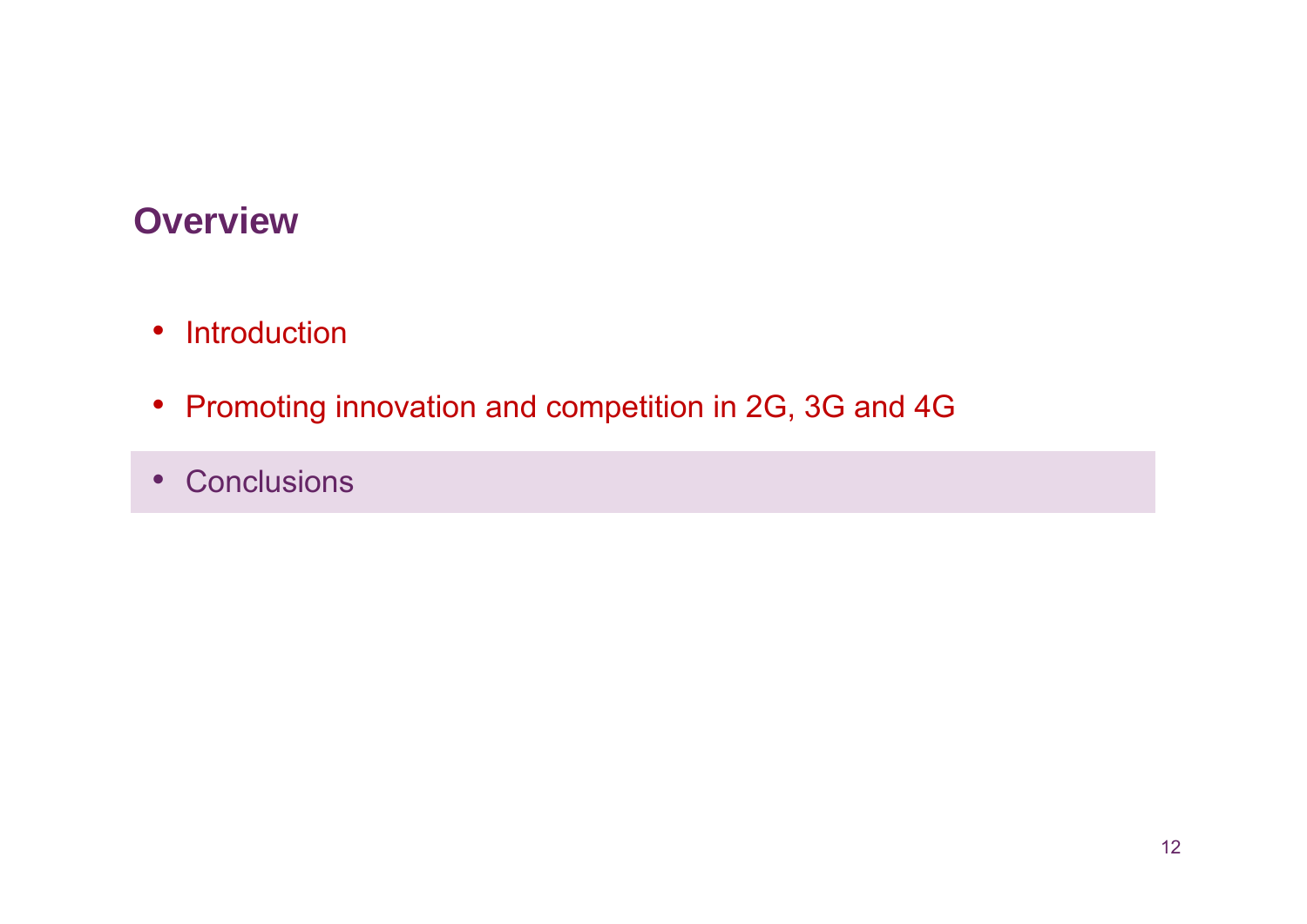### **Summary**

 $\bullet$ With each evolution of mobile technology the UK spectrum regulators (Ofcom and its predecessors) have promoted competition and innovation through the allocation of spectrum